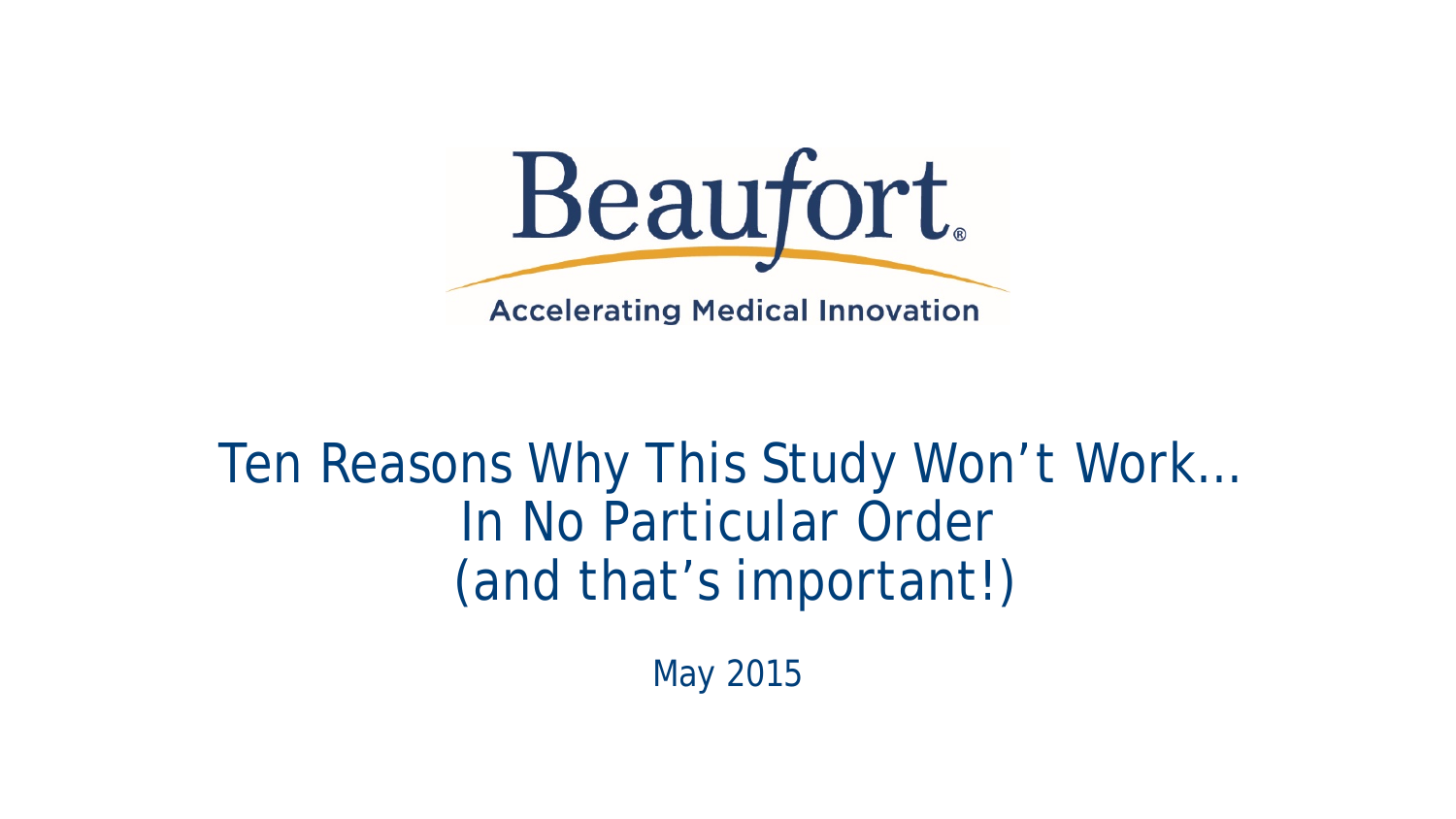# Well, Actually Only Five Reasons…

- 1. Logistical Issues
- 2. Ill-defined Inclusion/Exclusion Criteria
- 3. Personnel Turnover
- 4. Resourcing
- 5. Molecule Doesn't Work



MAGI East 2015 Session D462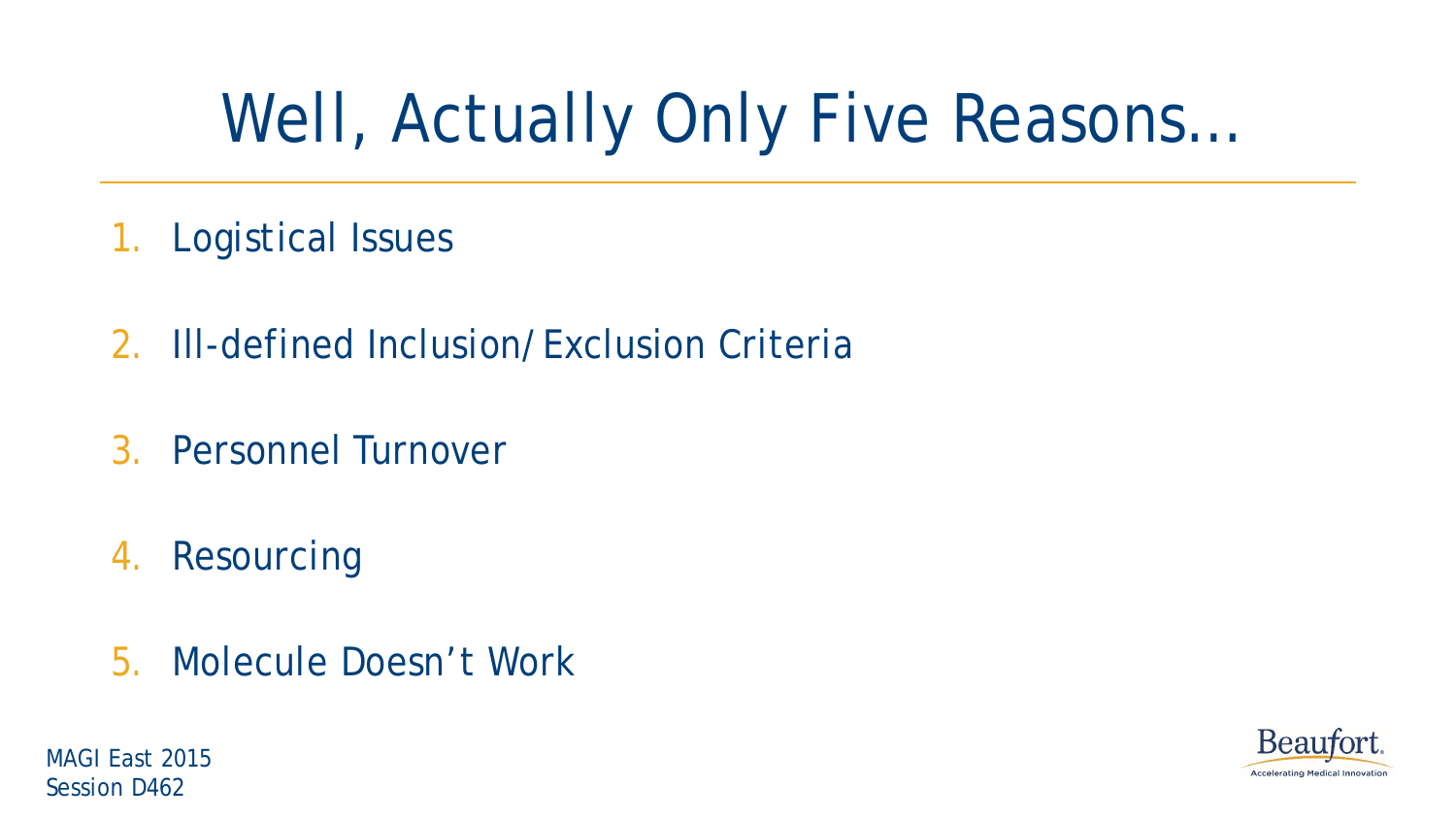# Logistical Issues

- Mis-randomization and mis-labeling
	- It happens!
	- Triple check everything
- Lab supplies aren't available at time of initiation
	- Use comprehensive timeline
- Inadvertent unblinding
	- Use blinded and unblinded monitors where appropriate



MAGI East 2015 Session D462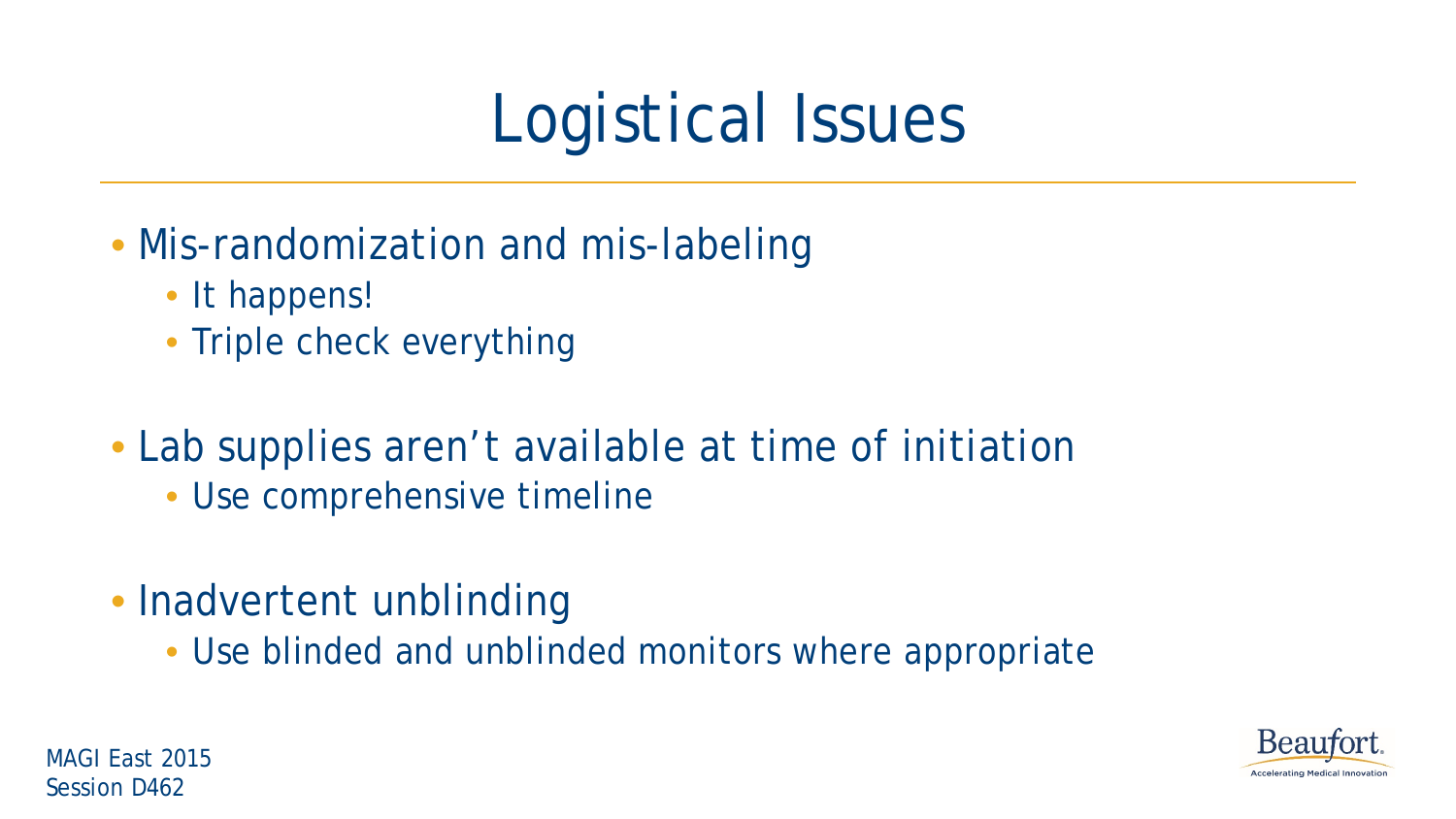# Ill-defined Inclusion/Exclusion

- Too few con meds allowed can overly restrict patient pool
- Too few con meds allowed can skew influence efficacy data
	- Thorough feasibility planning
	- Include patients in the process
	- Use amendments where appropriate

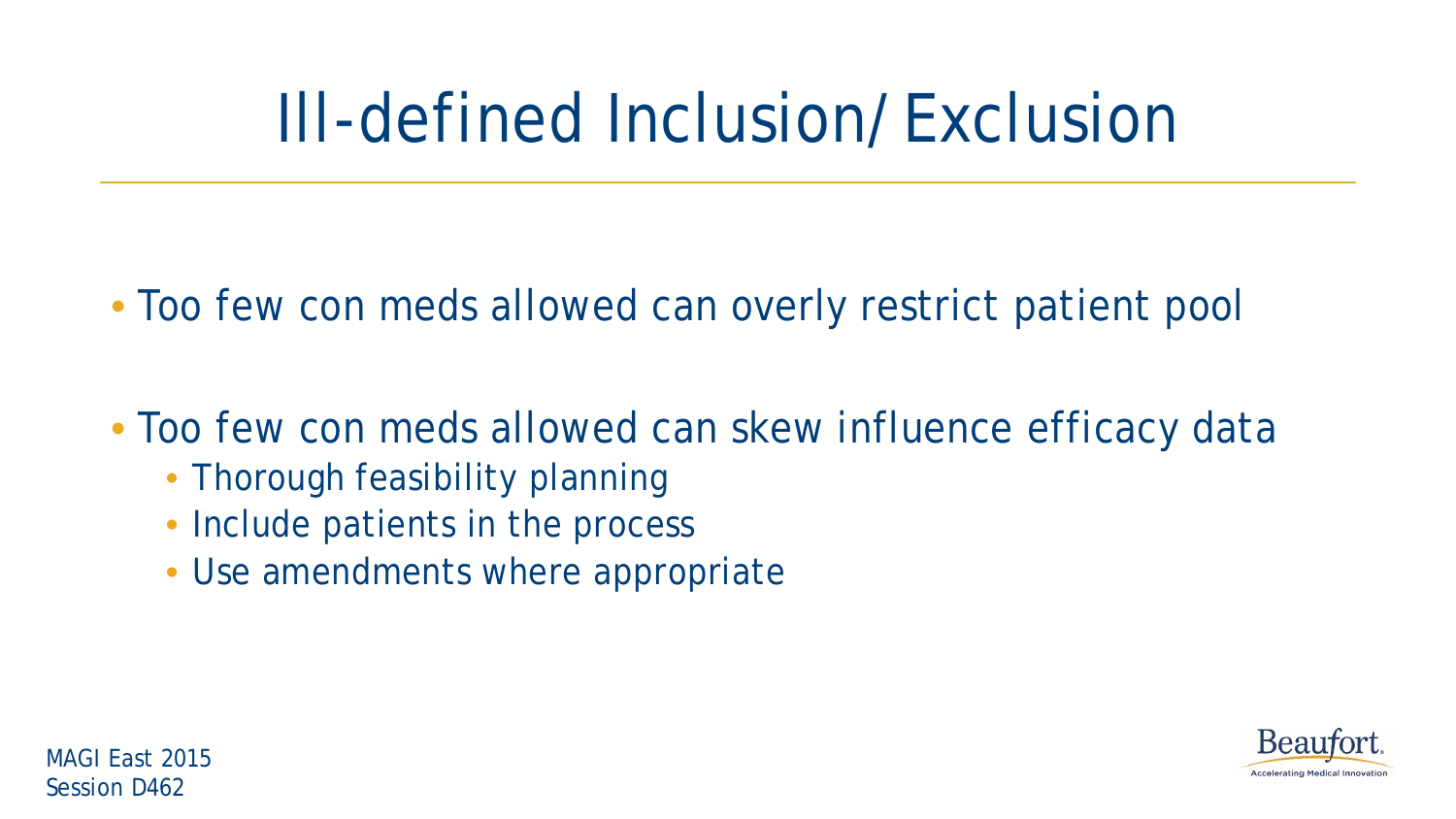### Personnel Turnover

- Site, Sponsor and CRO
	- Good luck preventing this
		- It happens!
		- Video and other recording of SIV
		- Frequent meaningful newsletters

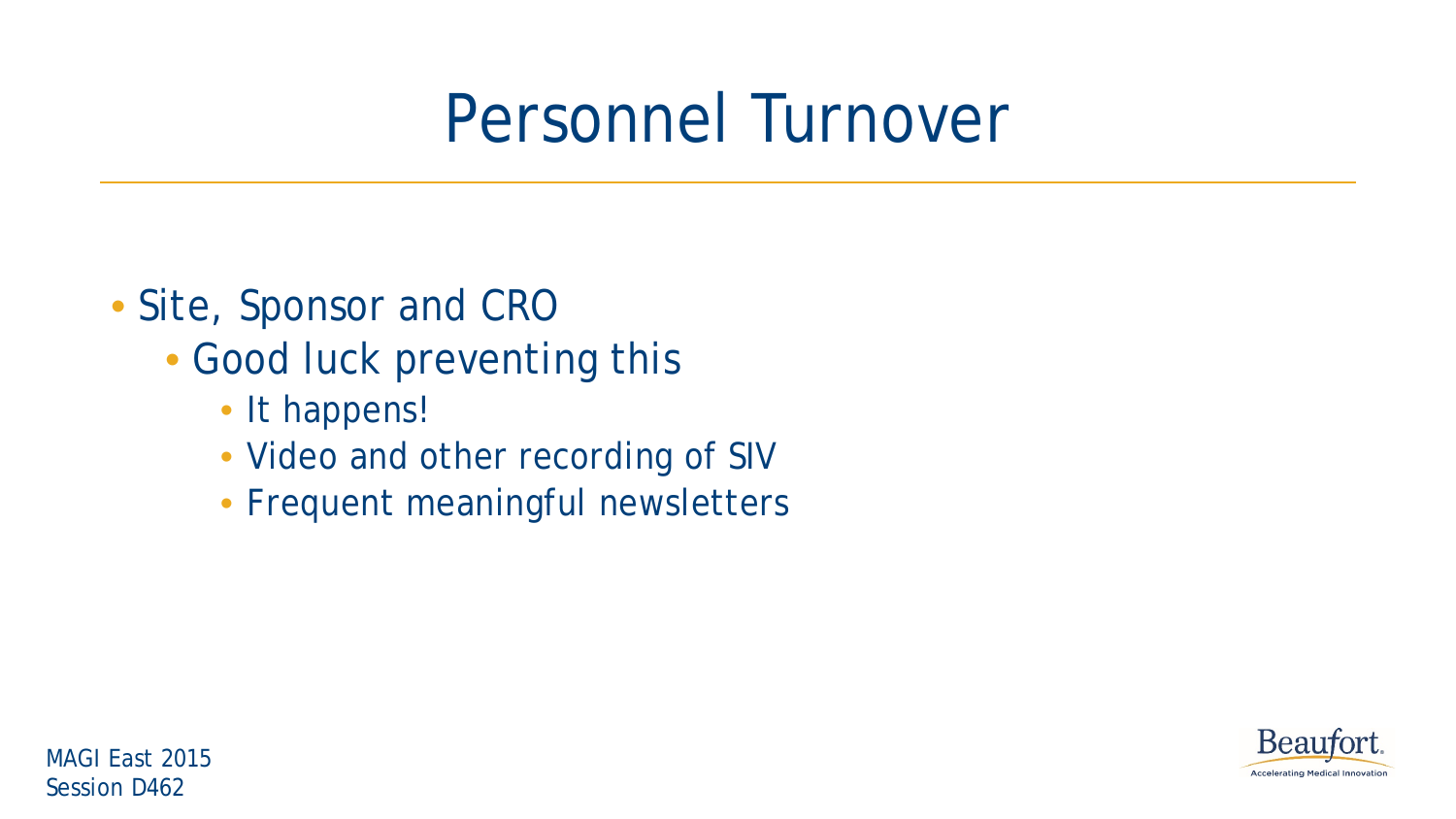# Resourcing

- Site, Sponsor, and CRO
	- Major factor is time and focus
		- Make sure all parties can participate as required
		- Retrain as necessary
		- Reward

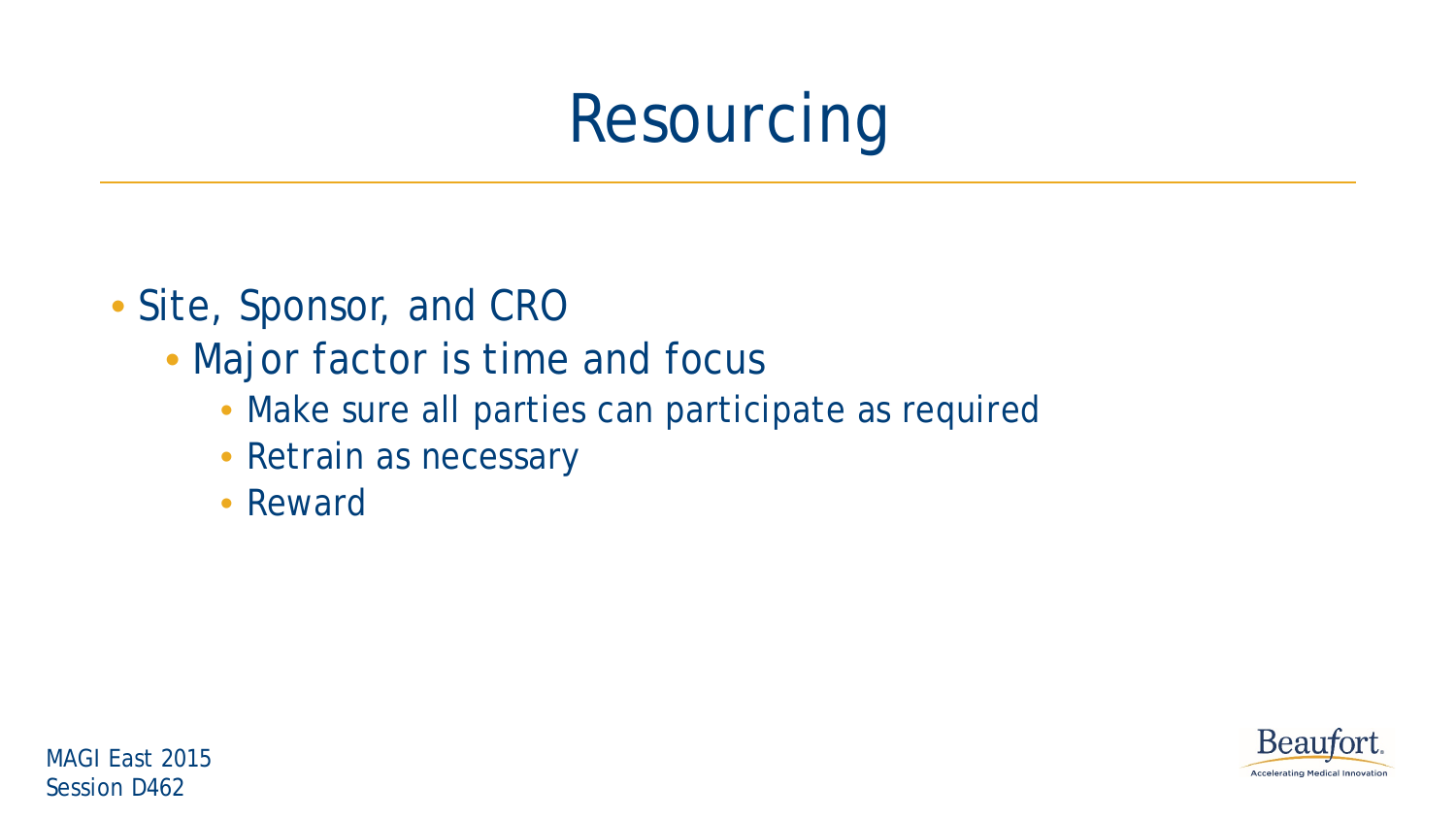## Molecule Doesn't Work

#### • Could be

- Insufficient biological activity
- Unmanageable toxicity
- It's a *failure* when we unnecessarily subject patients to the clinical trial process



MAGI East 2015 Session D462